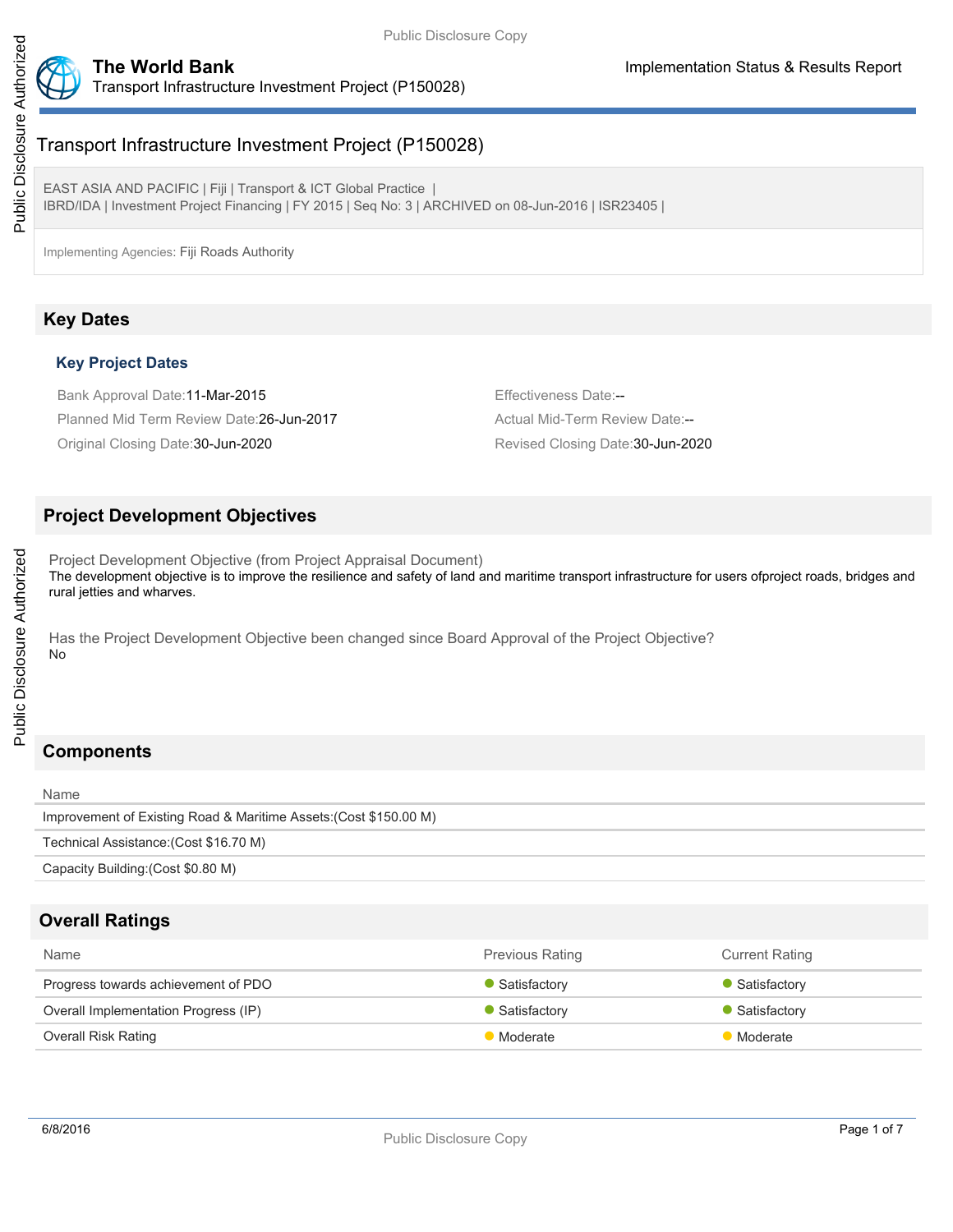



## **Implementation Status and Key Decisions**

Actions to fulfill the loan's conditions of effectiveness are advanced and there is every indication that they will be met by, or ahead of, the August 12, 2016 deadline.

Despite the delays, there has been good progress since the Board approved this operation in March 2015. Two contracts were recently awarded to install street lights in Central and Western Divisions, and FRA has indicated a target of awarding FJD 100 million (about US\$50 million) for works by the end of 2016. While this will be challenging to do, there is very good cooperation with the implementing agency and full support among key counterparts for the operation.

At this stage of implementation, there is every indication that the PDO will be met.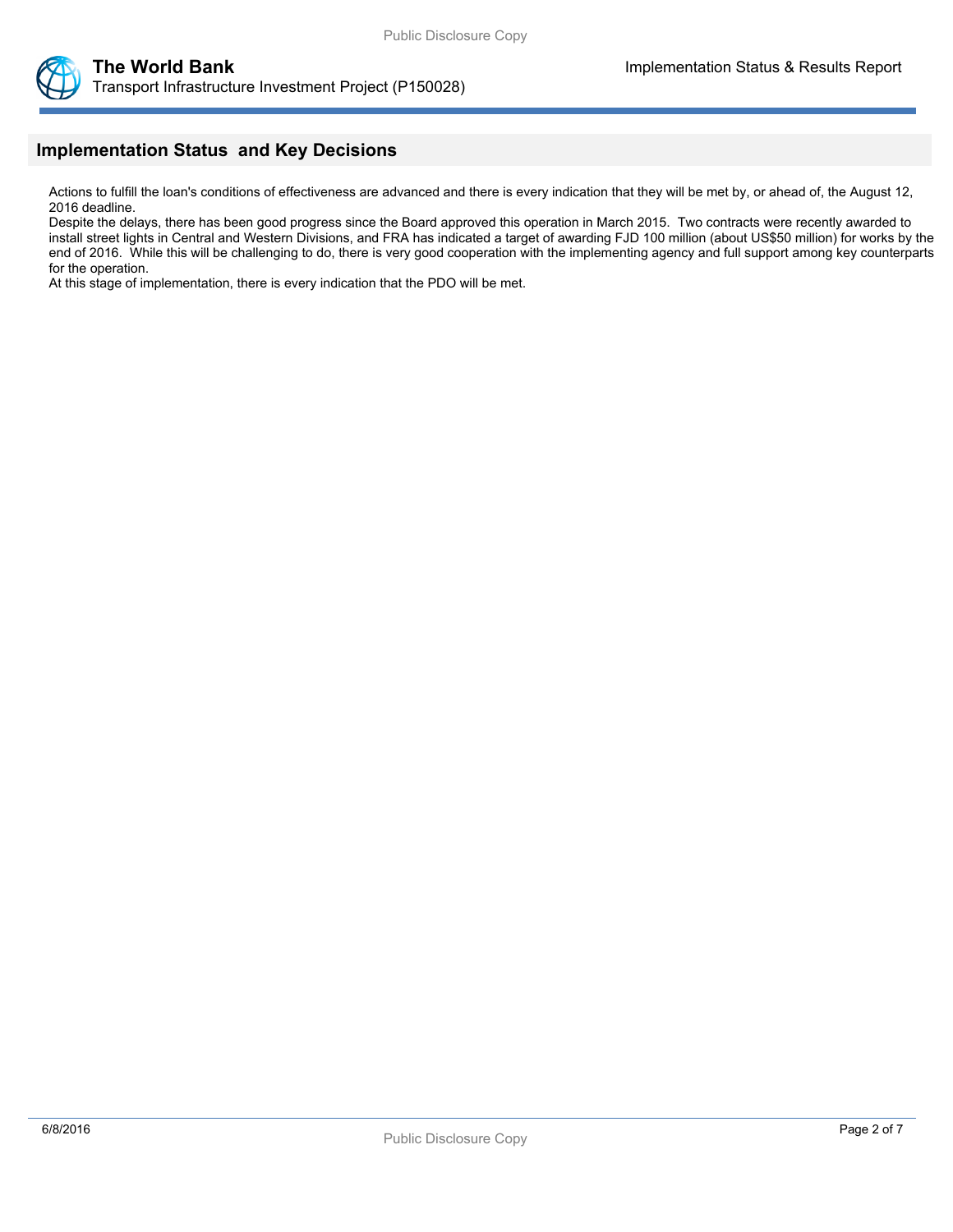

### **Risks**

## **Systematic Operations Risk-rating Tool**

| <b>Risk Category</b>                                            | Rating at Approval | <b>Previous Rating</b>                              | <b>Current Rating</b> |
|-----------------------------------------------------------------|--------------------|-----------------------------------------------------|-----------------------|
| <b>Political and Governance</b>                                 | $- -$              | • Substantial                                       | • Substantial         |
| Macroeconomic                                                   | $- -$              | • Moderate                                          | • Moderate            |
| Sector Strategies and Policies                                  | $- -$              | • Moderate                                          | • Moderate            |
| Technical Design of Project or Program                          | $- -$              | • Moderate                                          | • Moderate            |
| Institutional Capacity for Implementation and<br>Sustainability | --                 | • Moderate                                          | • Moderate            |
| Fiduciary                                                       | $- -$              | • Moderate                                          | • Moderate            |
| <b>Environment and Social</b>                                   | $\qquad \qquad -$  | • Substantial                                       | • Substantial         |
| <b>Stakeholders</b>                                             | --                 | • Moderate                                          | • Moderate            |
| Other                                                           | $- -$              | $\hspace{0.05cm} -\hspace{0.05cm} -\hspace{0.05cm}$ | $- -$                 |
| Overall                                                         | $- -$              | • Moderate                                          | • Moderate            |
|                                                                 |                    |                                                     |                       |

# **Results**

## **Project Development Objective Indicators**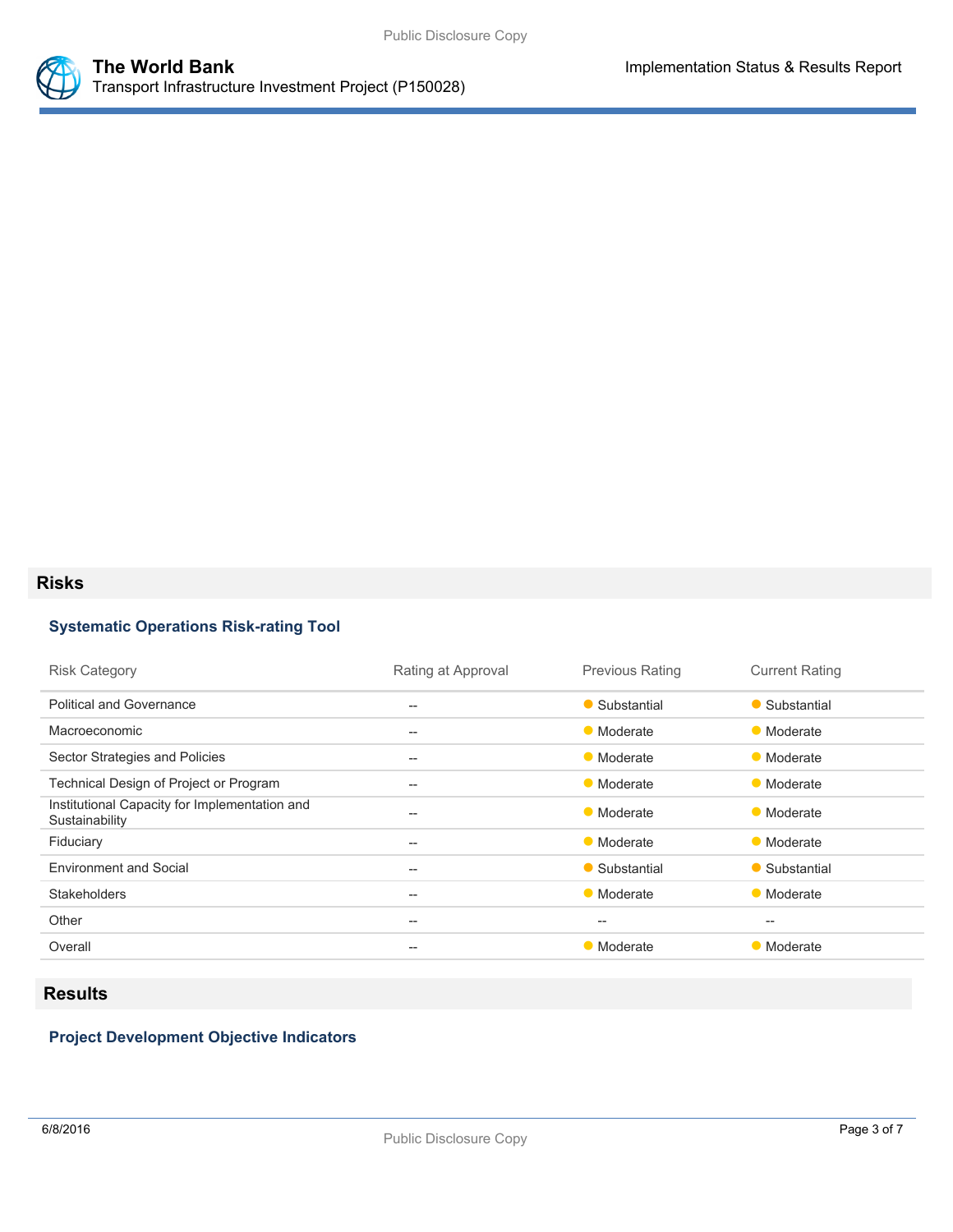



#### Length of FRA roads constructed to revised standards for resilience and safety. (Kilometers, Custom)

|       | Baseline    | Actual (Previous) | Actual (Current) | End Target  |
|-------|-------------|-------------------|------------------|-------------|
| Value | 0.00        | 0.00              | 0.00             | 100.00      |
| Date  | 01-Jul-2015 | 10-Dec-2015       | 26-Apr-2016      | 30-Jun-2020 |

#### Length of roads with minimum 3-Star rating for vehicle occupants based on iRAP assessments. (Kilometers, Custom)

|       | <b>Baseline</b> | Actual (Previous) | Actual (Current) | End Target  |
|-------|-----------------|-------------------|------------------|-------------|
| Value | 25.00           | $- -$             | 25.00            | 65.00       |
| Date  | 01-Jul-2015     | --                | 26-Apr-2016      | 30-Jun-2020 |

### Population at a reduced risk of bridge failure. (Number, Custom)

|       | <b>Baseline</b> | Actual (Previous) | Actual (Current) | End Target  |
|-------|-----------------|-------------------|------------------|-------------|
| Value | 0.00            | 0.00              | 0.00             | 250000.00   |
| Date  | 01-Jul-2015     | 10-Dec-2015       | 26-Apr-2016      | 30-Jun-2020 |

#### Number of rural jetties/wharves requiring high priority attention. (Number, Custom)

|       | <b>Baseline</b> | Actual (Previous) | Actual (Current) | End Target  |
|-------|-----------------|-------------------|------------------|-------------|
| Value | 35.00           | 35.00             | 35.00            | 29.00       |
| Date  | 01-Jul-2015     | 10-Dec-2015       | 26-Apr-2016      | 30-Jun-2020 |

#### Overall Comments

## **Intermediate Results Indicators**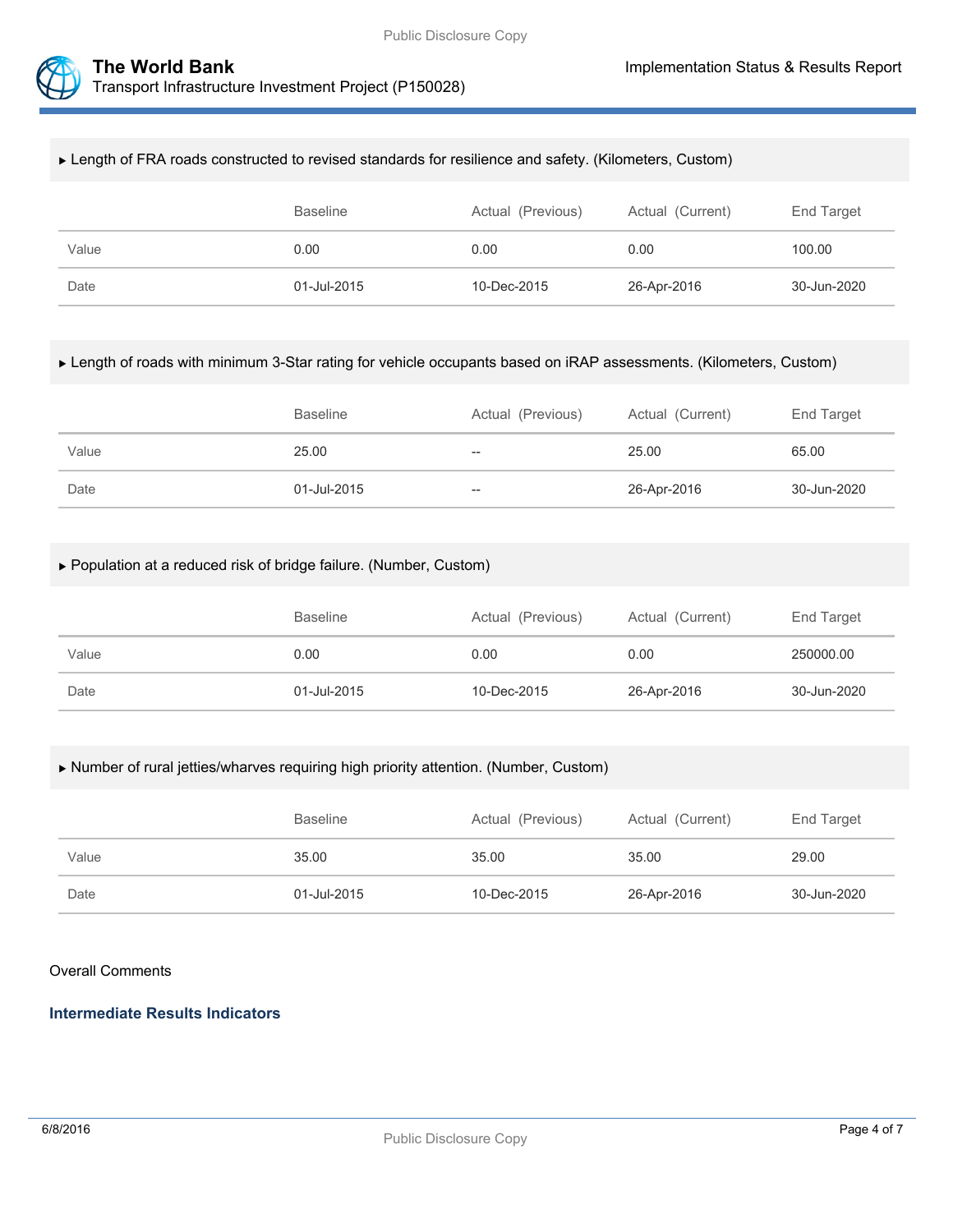



| ▶ Roads rehabilitated, Rural (Kilometers, Core) |                 |                   |                  |             |  |
|-------------------------------------------------|-----------------|-------------------|------------------|-------------|--|
|                                                 | <b>Baseline</b> | Actual (Previous) | Actual (Current) | End Target  |  |
| Value                                           | 0.00            | 0.00              | 0.00             | 90.00       |  |
| Date                                            | 01-Jul-2015     | 10-Dec-2015       | 26-Apr-2016      | 30-Jun-2020 |  |

### Bridges tendered. (Number, Custom)

|       | <b>Baseline</b> | Actual (Previous) | Actual (Current) | End Target  |
|-------|-----------------|-------------------|------------------|-------------|
| Value | 0.00            | 0.00              | 0.00             | 45.00       |
| Date  | 01-Jul-2015     | 10-Dec-2015       | 26-Apr-2016      | 30-Jun-2020 |

### Jetties/wharves tendered. (Number, Custom)

|       | <b>Baseline</b> | Actual (Previous) | Actual (Current) | End Target  |
|-------|-----------------|-------------------|------------------|-------------|
| Value | 0.00            | 0.00              | 0.00             | 6.00        |
| Date  | 01-Jul-2015     | 10-Dec-2015       | 26-Apr-2016      | 30-Jun-2020 |

#### Street lights reinstated and/or installed new. (Number, Custom)

|       | <b>Baseline</b> | Actual (Previous) | Actual (Current) | End Target  |
|-------|-----------------|-------------------|------------------|-------------|
| Value | 0.00            | $- -$             | 0.00             | 5000.00     |
| Date  | 01-Jul-2015     | $-\!$             | 26-Apr-2016      | 30-Jun-2020 |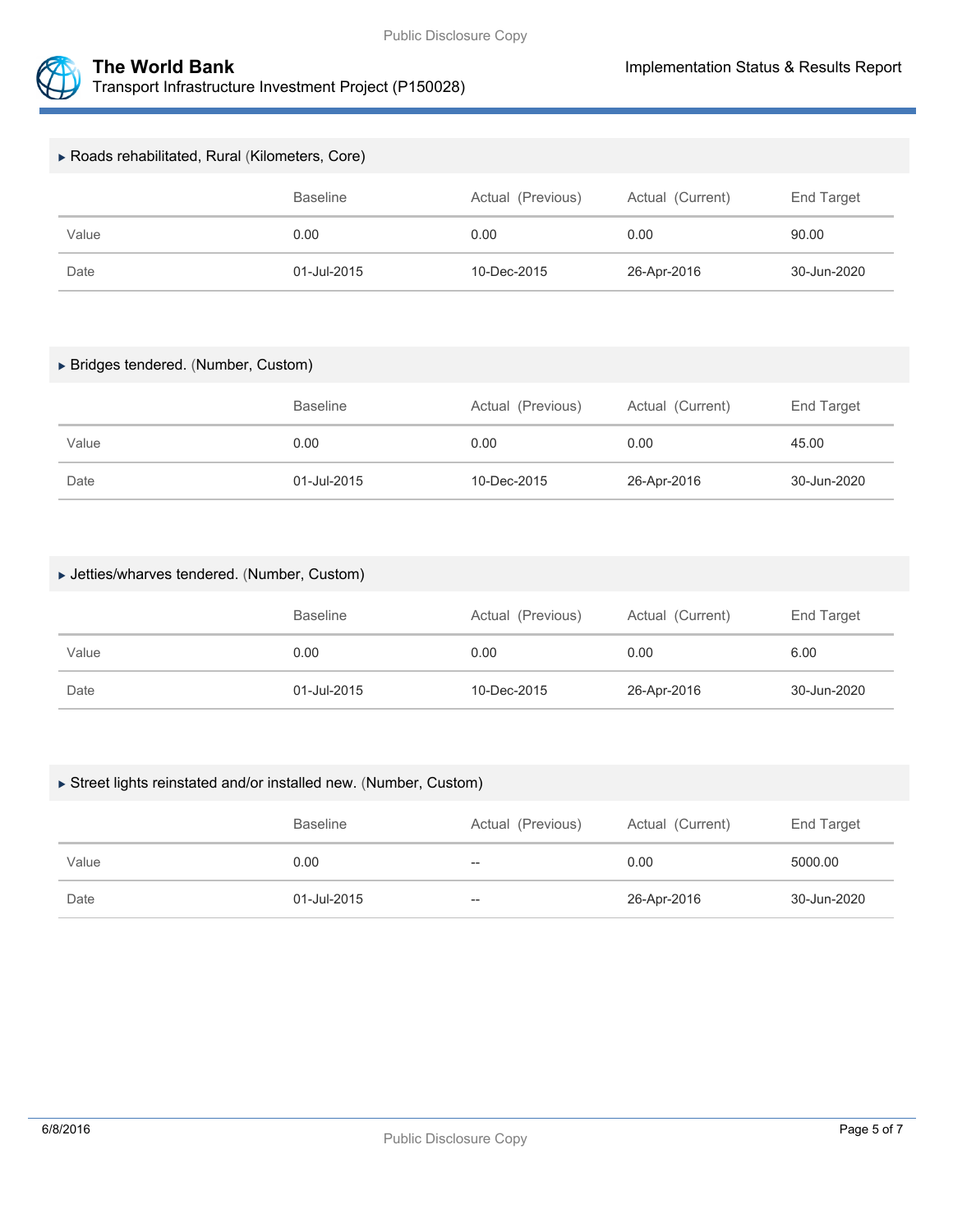

| ► Community assets constructed that benefit women. (Number, Custom) |                 |                   |                  |             |  |
|---------------------------------------------------------------------|-----------------|-------------------|------------------|-------------|--|
|                                                                     | <b>Baseline</b> | Actual (Previous) | Actual (Current) | End Target  |  |
| Value                                                               | 0.00            | 0.00              | 0.00             | 55.00       |  |
| Date                                                                | 01-Jul-2015     | 10-Dec-2015       | 26-Apr-2016      | 30-Jun-2020 |  |

### Project designs consider gender issues (Percentage, Custom)

|       | <b>Baseline</b> | Actual (Previous) | Actual (Current) | End Target  |
|-------|-----------------|-------------------|------------------|-------------|
| Value | 0.00            | 0.00              | 0.00             | 100.00      |
| Date  | 01-Jul-2015     | 10-Dec-2015       | 26-Apr-2016      | 30-Jun-2020 |

#### Overall Comments

## **Data on Financial Performance**

#### **Disbursements (by loan)**

| Project                    | Loan/Credit/TF    | <b>Status</b>    | Currency      | Original    | Revised      | Cancelled                 | <b>Disbursed</b> | Undisbursed        | Disbursed         |
|----------------------------|-------------------|------------------|---------------|-------------|--------------|---------------------------|------------------|--------------------|-------------------|
| P150028                    | <b>IBRD-84820</b> | Not<br>Effective | USD           | 50.00       | 50.00        | 0.00                      | 0.00             | 50.00              | $0\%$             |
| <b>Key Dates (by loan)</b> |                   |                  |               |             |              |                           |                  |                    |                   |
| Project                    | Loan/Credit/TF    | <b>Status</b>    | Approval Date |             | Signing Date | <b>Effectiveness Date</b> |                  | Orig. Closing Date | Rev. Closing Date |
| P150028                    | <b>IBRD-84820</b> | Not<br>Effective | 11-Mar-2015   | 14-Apr-2016 |              | $\hspace{0.05cm}$         |                  | 30-Jun-2020        | 30-Jun-2020       |

### **Cumulative Disbursements**